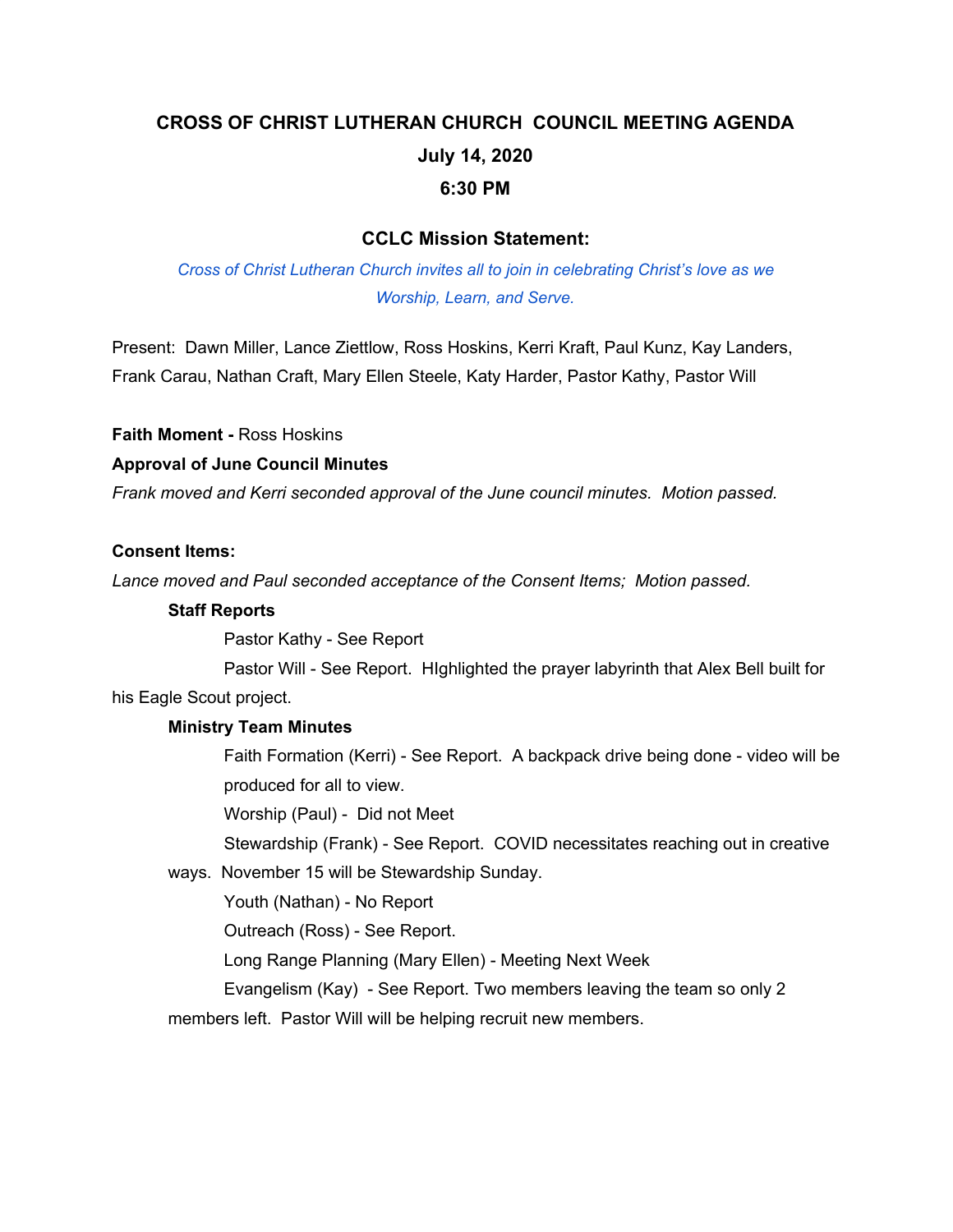Preschool (Katy) - See Report. How to reopen is the primary issue - the hows and whens, the 4 phases. Looking at Phase 1 (closed) or Phase 3 (open with modifications.

*Katy moved and Kerri seconded to allow preschool to open this fall. Pastor Kathy related that Amy says that current staff are comfortable with reopening. Motion passed.*

New logo for preschool more closely mirrors the church logo.

CCMA (Paul) - See Report. Much of CCMA discussion around how to conduct lessons on-line, face-to-face, etc.

Property (Ryan)- Labyrinth Update (See Pics on Pastor Will's Report). Pastor Kathy related that we may need some capital improvement decisions soon (e.g., new refrigerator, remodeling bathrooms)

#### **SubTeam Reports**

- Finance Team No meeting
- Safety Task Force On Hold until Building reopens.
- HR Team No meeting
- Tech Team No meeting
- Gift Policy Team See Report. Frank says group will bring a recommendation to Council in a few months.

#### **UNFINISHED BUSINESS**

1. Relaunching Worship Opportunities: Pastor Kathy reminded Council of the June letter to the congregation stating that the church would be closed until at least August 1; many people misinterpreted this as "opening August 1." Bishop Gonia will be recommending churches stay closed through August. She discussed a letter (on drive) with renewed commitment to keep everyone safe and that we would follow the recommendations of the Bishop. It will include recommendations as listed in the document entitled "Recommendation by Staff" on the drive. *Rod moved and Lance seconded approval to send the letter to the congregation. Motion passed.*

2. Preschool Reopening (see Preschool section of Consent Items)

## **NEW BUSINESS**

1. New Missionary Covenant: Pastor Kathy related that our missionary to Madagascar is ending her time. We need to approve transferring our support to other missionaries.